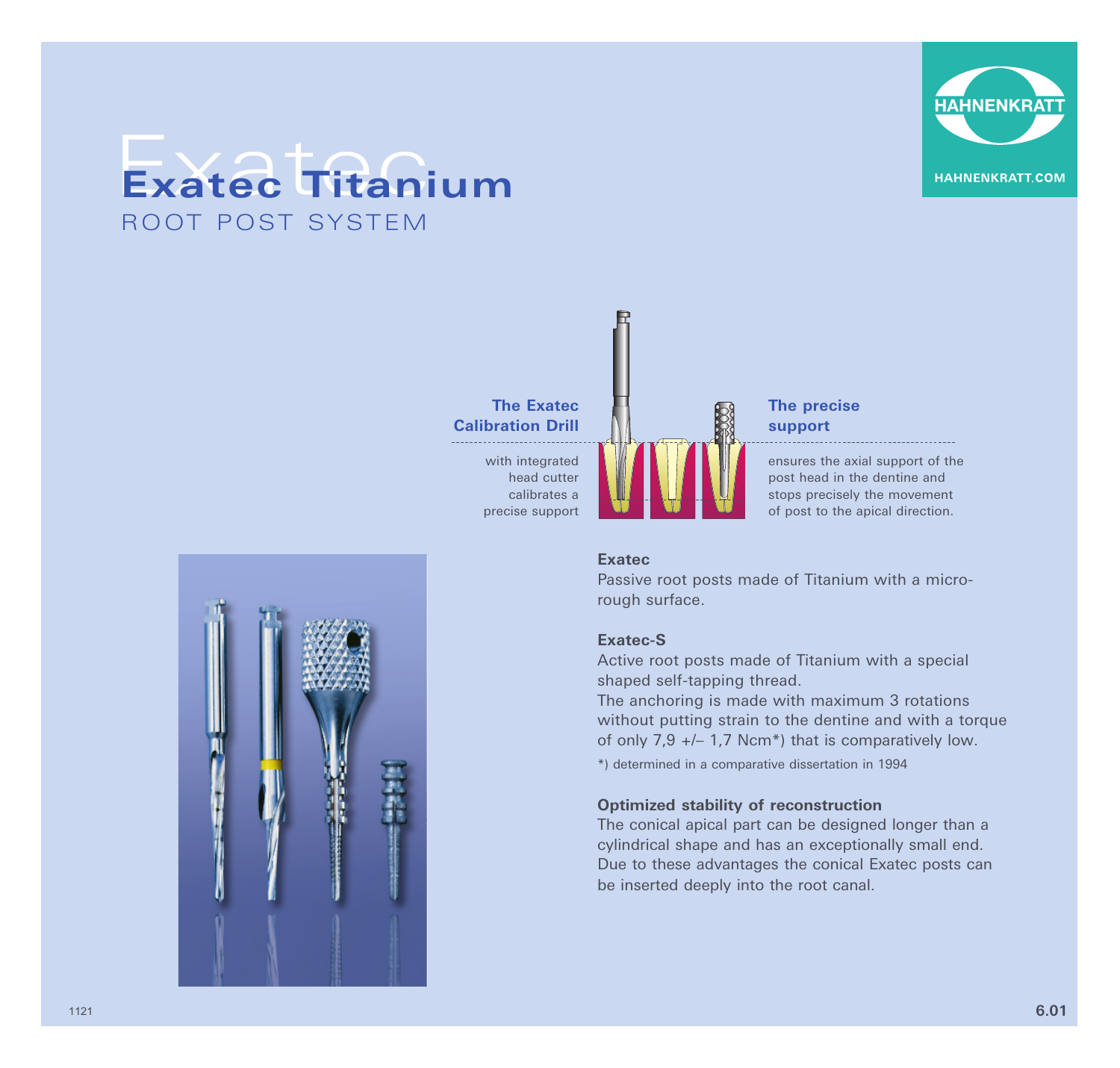# Exatec **Exatec Titanium** ROOT POST SYSTEMS

## THE SYSTEM

A root post which is conically shaped in its apical section has many advantages over cylindrical posts:

Due to the fact that conical shape corresponds to the contour of most natural roots, more tooth substance is preserved in the critical area, and the risk of root fracture is minimised. The Exatec post is thickest and therefore strongest at the point of greatest stress i. e. at the point between apical part of post and post head.

However, conical posts must have a secure fitting, which is free from tension. With this requirement in mind, the Exatec Calibration Drill was developed. Head Cutter and Drill combined to one single instrument. The Calibration Drill prepares a precisely calculated support, centred and aligned for the Exatec Post.

The post head is designed to fit tightly into the calibrated post support, thereby providing improved fracture resistance and the highest preservation of tooth substance possible.



**Exatec-S root post** precise placing by using Glasionenemercement Ketac Cem Radiopaque, because of a minimal grain size of  $0.1 - 1.2$  µm (magnification 10x)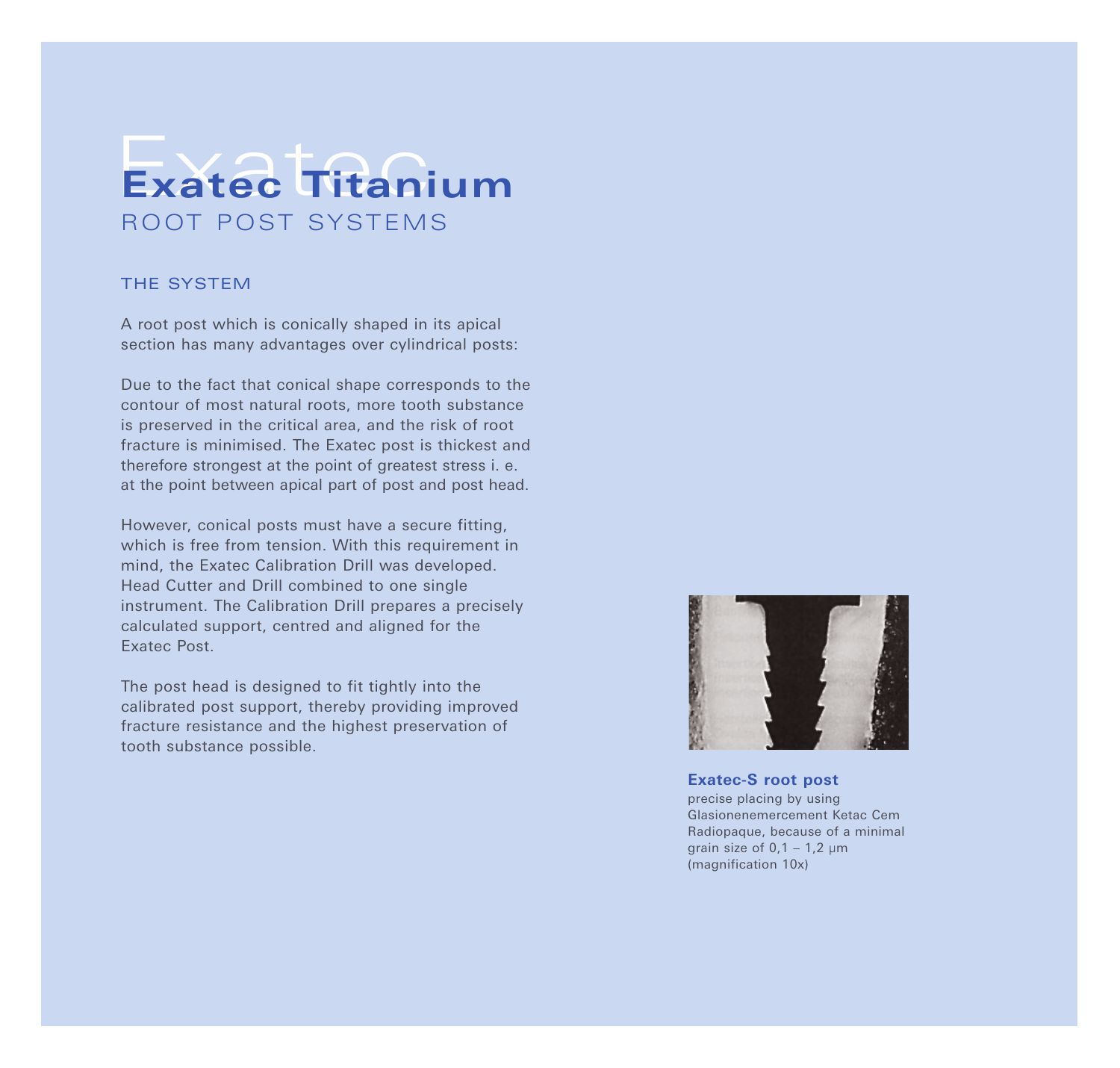## EXATEC







REF 10 000 + REF 10 004 (empty)

## EXATEC–S





REF 45 500



REF 10 000 + REF 10 005 (empty)